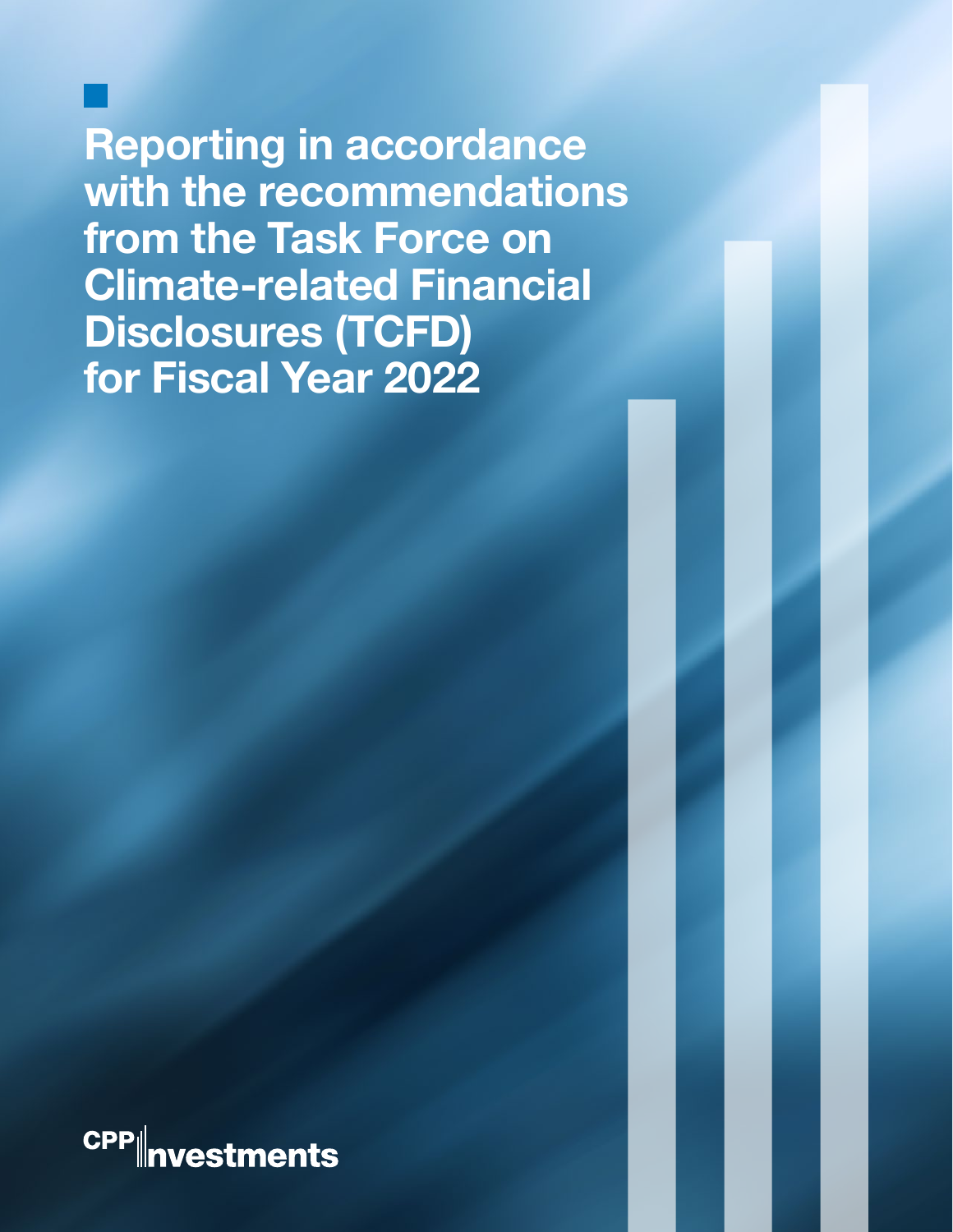

In 2017, the TCFD released a number of climate changerelated financial disclosure recommendations designed to help investors and others in the financial community better understand and assess climate change-related risks and opportunities. These disclosure recommendations are structured around four thematic areas that cover core elements of how organizations operate, including: governance, strategy, risk management, and metrics and targets. These thematic areas are intended to interlink and inform each other.

CPP Investments was a founding member of the TCFD and achieved full adoption of its recommendations in fiscal 2021. We believe our support of the TCFD recommendations will contribute to improved global disclosure of climate changerelated risks and opportunities. Below we disclose how we have embedded TCFD recommendations into our investment strategy, how we manage risk and govern the Fund, and the targets/metrics associated with our net-zero strategy.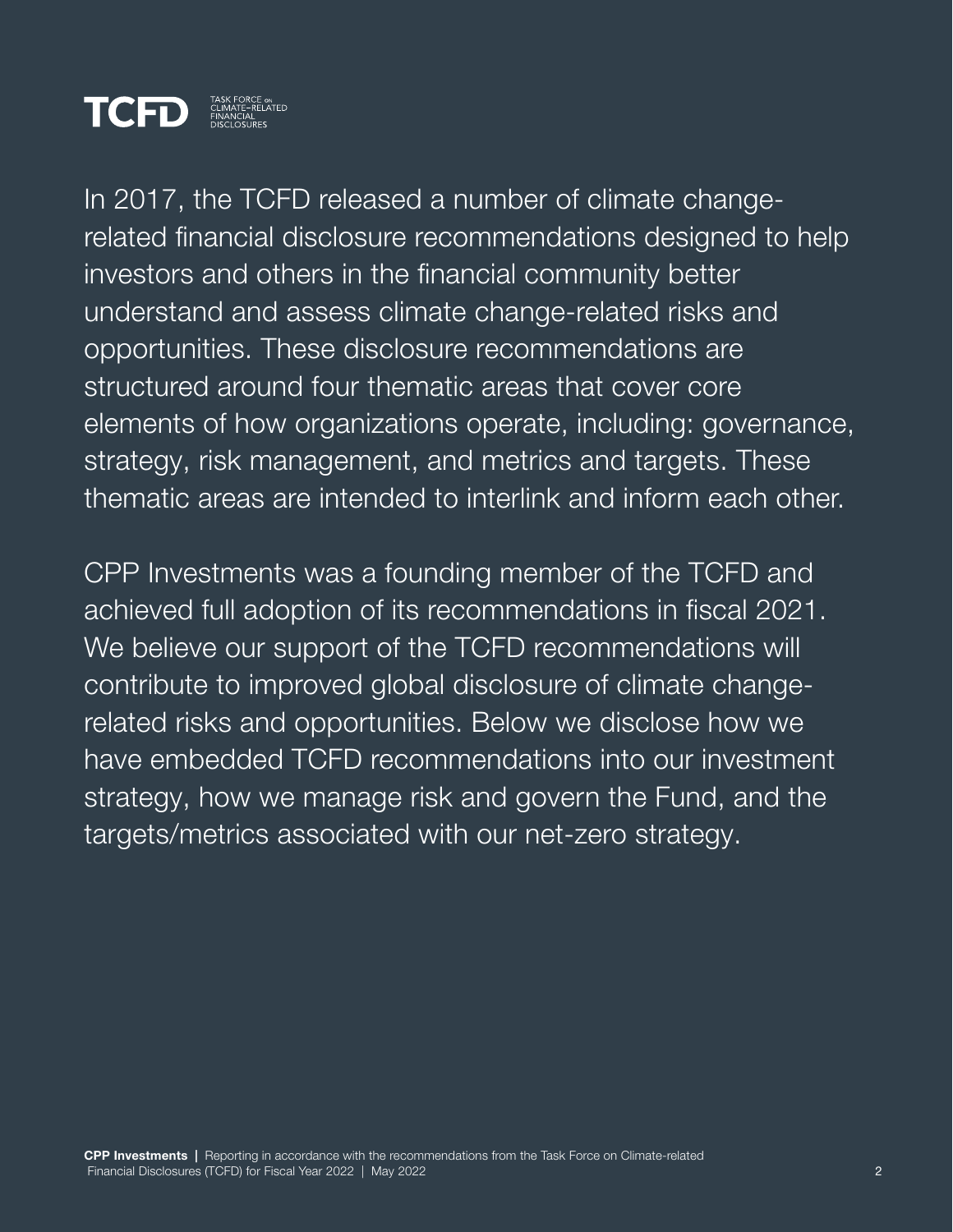## Governance

Our governance of climate-related risks and opportunities at both the Management and Board levels reflect our belief that climate change is one of the most challenging and complex investment considerations of our time. It carries the potential to materially impact our investments, operations and ability to achieve our mandate. As such, climate-related considerations are directly embedded in how we invest and manage risk across the three lines of defence.

In October 2021, we appointed our inaugural Chief Sustainability Officer (CSO), who is responsible for our approach to ESG matters, particularly climate change at the enterprise level. Our CSO works closely with our CEO and Chief Investment Officer (CIO) to ensure we maintain a global, cross-enterprise approach to sustainability and deliver on our commitment to reach net zero across the Fund and our operations by 2050. The CSO is responsible for the development of our sustainability roadmap.

The Sustainable Investing Committee is our central forum for monitoring issues and providing guidance on ESGrelated matters, including climate change. It is comprised of senior representatives from across the Fund, and chaired by the Head of Sustainable Investing, who reports directly to the CSO. For additional details on the mandate of the Sustainable Investing Committee, please refer to our Report on Sustainable Investing posted on our [website.](https://www.cppinvestments.com/the-fund/sustainable-investing)

Our Board of Directors and its sub-committees oversee a range of ESG and climate-related matters. For example:

- The Risk Committee of the Board regularly receives reporting on climate-related metrics and scenario analysis results, in support of its risk oversight accountabilities.
- The Investment Strategy Committee of the Board must approve the Sustainable Investing Policy.

In addition to climate change, the Board of Directors also oversees Fund-wide efforts to better understand and manage ESG risks and opportunities more broadly. This includes providing guidance and effective challenge over the Fund's overarching approach to ESG risks and opportunities.

# **Strategy**

## Incorporating climate-related considerations into our strategic allocations

We believe that consideration of climate risk at the strategic allocation level is important for institutional investors with diversified global portfolios. To this end, the CIO seeks to factor in a full range of climate change-related risks and opportunities as part of our investment strategy and total portfolio design. A key element of this approach involves estimating the economic impact of climate change, which we incorporate into our views on long-run returns. We currently measure these impacts through a combination of internal modelling scenarios from the Intergovernmental Panel on Climate Change (IPCC).

Our diversified investment strategy affords CPP Investments the flexibility to invest across asset classes into all types of climate change-related opportunities. This includes identifying companies strategically responding to physical changes in our environment, regulatory and technological transitions, and evolving consumer preferences. As part of our net-zero commitment, we also expect to grow our investments in green and transition assets and build on our decarbonization investment approach.

Incorporating climate change into asset allocation is an evolving field and requires a multifaceted approach. As such, we continue to develop our capabilities for evaluating climate change risk and exposure at the total Fund level, refining our existing tools and expanding our toolkit. For example, in our capital allocation process, we conduct scenario analysis on the sensitivity of returns and our capital allocation choices to different climate change pathways. More tailored scenario analysis is also carried out as an integral part of investment due diligence and risk management processes.

## Incorporating climate-related considerations in our investment selection processes

For investment decisions where climate change impacts are material to a transaction, our Climate Change Security Selection Framework requires us to consider the financial impacts of both high-physical and high-transition risk scenarios. We call these our "bookend scenarios." We use a variety of tools and resources that align with the bookend scenarios to estimate those financial impacts. These scenarios are meant to provide: (i) a consistent estimation and comparison of impacts across geographies, sectors, and asset classes, (ii) the potential climate-related impacts on future rates of return, on an unmitigated basis, and (iii) the basis for informed discussions of climate-related risks and opportunities most relevant for investment decisions.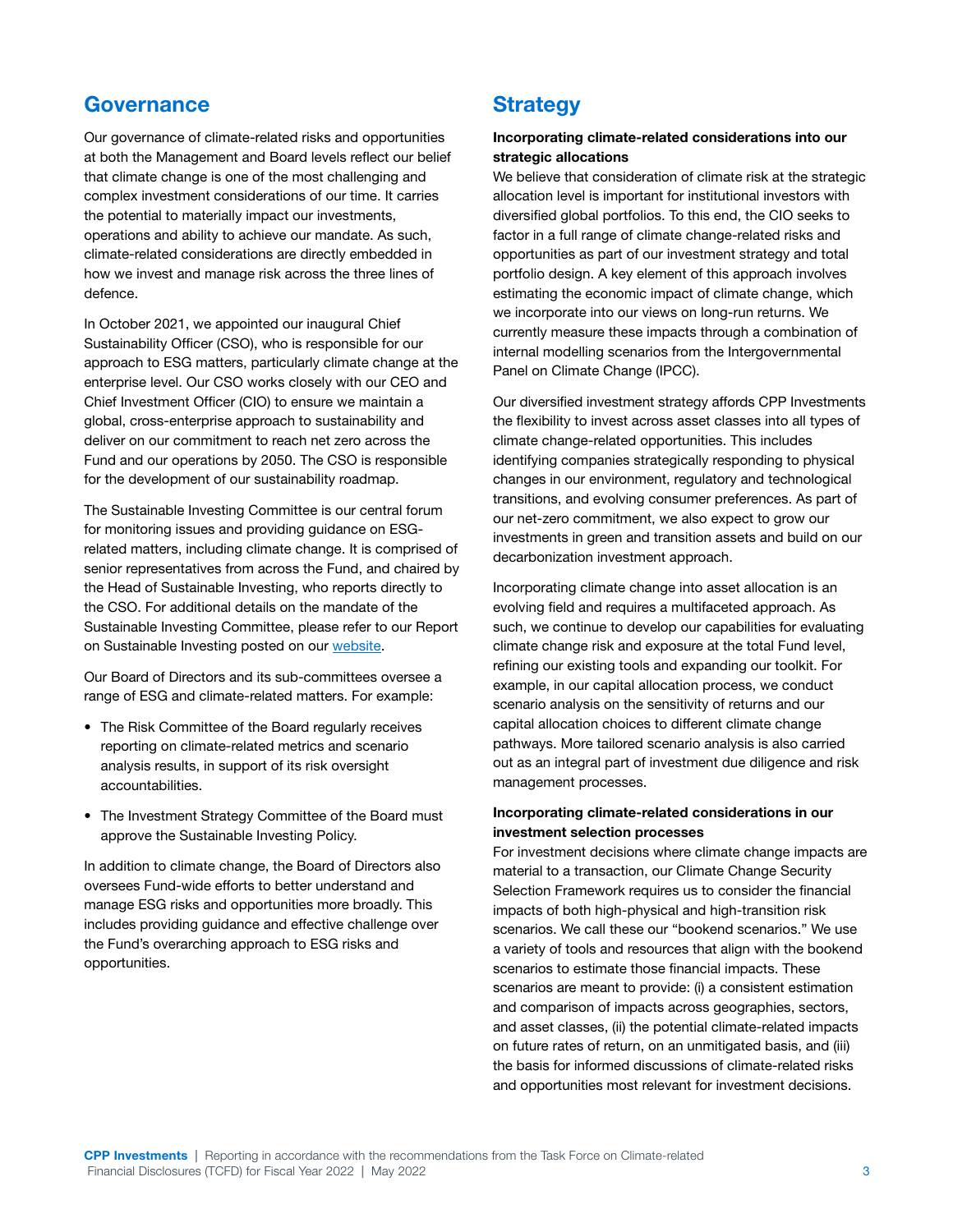The framework must be applied to any material transaction requiring approval at the senior-most management investment committee level. This year, we started applying this framework to existing investments in the Fund. Our investment teams have developed important proficiencies in identifying and assessing material climate risks and opportunities through this structured rollout.

# Risk Management

Working closely with our CSO, our Chief Financial and Risk Officer (CFRO) actively measures and monitors the estimated inherent climate-related risks in the Fund. Metrics such as carbon emissions, fossil fuel exposure and climate value-at-risk are reported and reviewed with management committees at least quarterly. To complement these monitoring activities, we also use scenario analysis to assess potential financial impacts of climate-related risk events. This includes stress testing the resilience of our investments under a range of plausible scenarios, including extreme events and trends across a range of temperature outcomes, using both top-down and bottom-up approaches to quantify financial impacts.

### Climate change scenario analysis

To augment the standard carbon footprint metrics (see Targets and Metrics section), we use scenario analysis to assess potential future impacts of climate risk-related stress events, expressed as annualized percentage impact to the Fund's market value in a given year. We stress test the resilience of our investments under a range of plausible scenarios, including extreme events. We explore a range of temperature outcomes, using both top-down and bottomup approaches, to quantify financial impacts. The results of our assessments thus far suggest that:

- In a business-as-usual scenario where carbon prices do not increase markedly from their current levels, there could be a potential annualized negative impact to the Fund's market value by up to 13% in the next 30 years. The impact is largely driven by physical climate risks such as chronic changes in precipitation, ecosystems and sea level as well as the rise in the frequency and severity of extreme weather events.
- Should policy actions be more heavily concentrated in years after 2030 by adopting stricter mitigation efforts in order to limit warming to no more than 2°C, there could be potential annualized negative impact to the Fund's market value by up to 11% in the next 10 years. The impact is largely driven by transition climate risks particularly due to the rapid and disruptive sectoral adjustment associated with the sharp fall in GDP and the knock-on consequences for demand and spending.

# Targets and Metrics

In February 2022, we committed our portfolio and operations to net-zero GHG emissions by 2050. As part of our commitment to net zero in our portfolio and operations, we are taking the following actions:

- We continue to invest and exert our influence on the transition as active investors, rather than through blanket divestment.
- We committed to expanding our \$67 billion investments in green and transition assets to reach at least \$130 billion by 2030.0F See below for our definition of green and transition assets.
- We are building on our new [decarbonization investment](https://www.cppinvestments.com/the-fund/sustainable-investing#net-zero) [approach](https://www.cppinvestments.com/the-fund/sustainable-investing#net-zero) that seeks attractive returns from enabling emissions reduction and business transformation in select high-emitting sectors.
- We committed to achieving carbon neutrality for our internal operations by the end of fiscal 2023 across Scope 1 and 2 GHG emissions and business travel.

We are also committed to our long-standing practice of openness and transparency, including consistent and regular information-sharing with our stakeholders. We will seek to enhance the scope of our disclosure related to ESG, including climate change, as relevant data and metrics become available and our thinking evolves. We will continue to monitor advancements in this area and consider adopting new metrics and/or methodologies as applicable.

### Green and Transition Assets

As part of our net-zero commitment, we will expand our investments in green and transition assets from \$67 billion as of December 31, 2021, to at least \$130 billion by 2030. During fiscal 2022, we set out to develop a methodology to estimate our existing green and transition assets. We arrived at our definition of green and transition assets by considering different frameworks and taxonomies, including the EU Taxonomy. We consider an asset to be green when at least 95% of its revenue can be classified as being derived from green activities, as classified by the International Capital Markets Association. We consider an asset to be in transition if it has announced its commitment to net zero with a credible target and plan and is making meaningful contributions to global emissions reductions.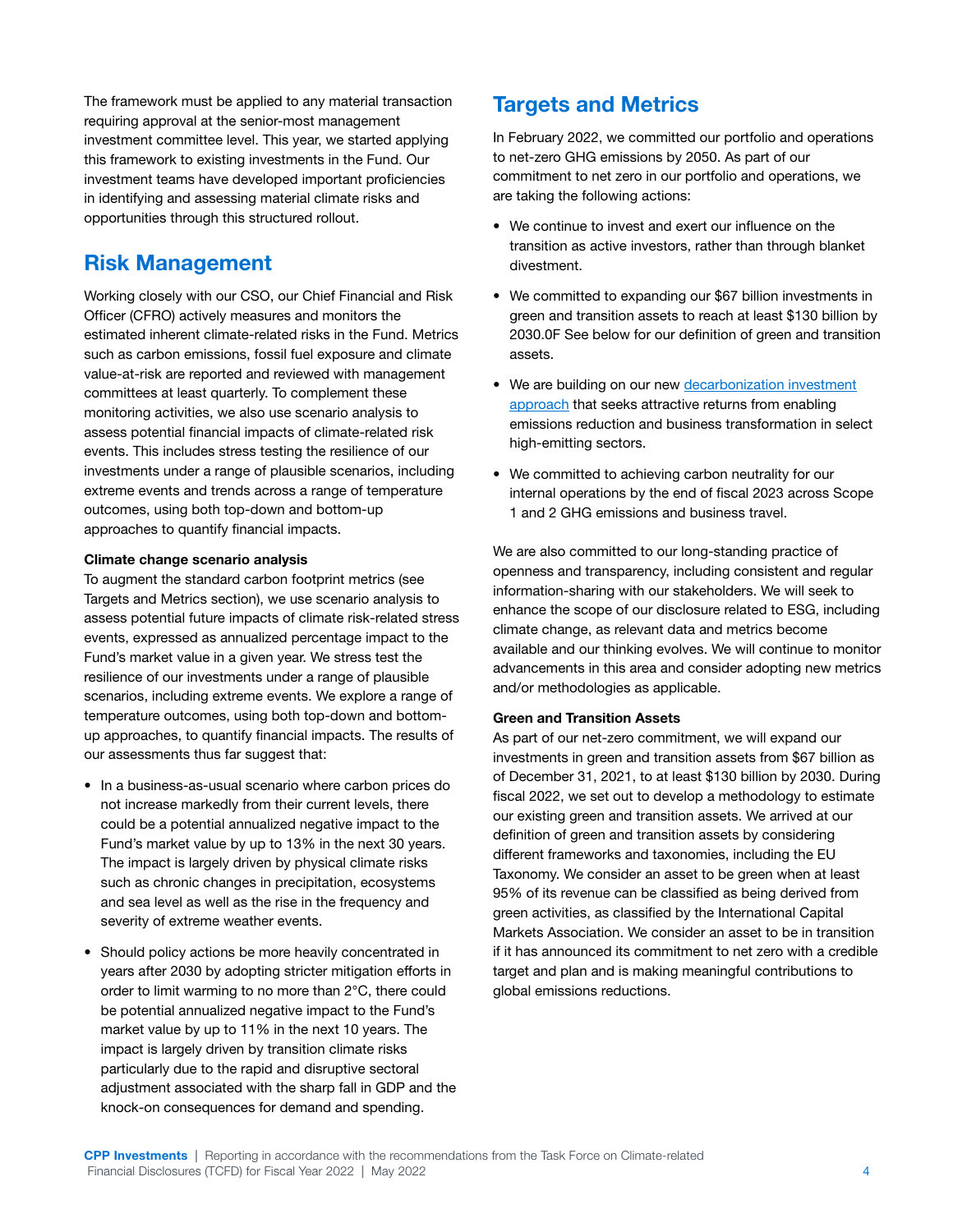#### Carbon footprint metrics

CPP Investments' internally developed carbon footprint tool provides insights on greenhouse gas (GHG) emissions associated with all of the Fund's holdings, as well as relevant benchmarks. During the previous years, we disclosed four different portfolio carbon metrics including Total Carbon Emission, Carbon Footprint, Carbon Intensity and Weighted Average Carbon Intensity (WACI). We estimate these by both the Equity Ownership method and Long-term Capital Ownership method. While we will continue to measure all these metrics, going forward we plan to report our Total Carbon Emission and Carbon Footprint using the Long-term Capital Ownership method that can be further referenced in our annual Report on Sustainable Investing. We believe these two metrics are the best available to measure the progress against our net-zero commitment, and the Long-term Capital Ownership method is the best practice to disclose emissions for a multi-asset fund. Total Carbon Emission measures the absolute GHG emissions associated with our investments. This figure will continue to rise in the nearer term as our assets under management grow, before the impacts of emission reductions start to be seen more fully. Carbon Footprint measures the carbon emissions per million dollars of our investments. This figure helps to compare the emissions intensity across portfolios of different sizes.

It is important to note that these carbon metrics are not only impacted by the carbon emissions reported by the companies in our portfolio. They are also sensitive to financial metrics such as market value. To date, about 41% of the Fund's total emissions are directly reported by portfolio companies with the rest estimated by external data providers or by proxies based on available comparators. As corporate climate-related disclosure continues to improve, we expect the percentage of directly reported emissions will increase. We also expect that emissions measurement methodologies will become more standardized. Those improvements may impact the comparability of our portfolio carbon footprint for different periods. Fluctuations in financial metrics like market value can also significantly impact actual changes in carbon footprints in any given year.

This is further complicated if we identify short-term opportunities to invest in a high-emitting industry, with the aim of supporting their transition and generating superior returns for beneficiaries. In that case, the Fund's carbon metrics may fluctuate in the short term but improve over the long term.

Our metrics include Scope 1 and 2 greenhouse gas (GHG) emissions for non-government holdings, and country-wide emissions for government-issued securities. We currently do not include Scope 3 GHG emissions in our calculations as the quality and coverage of data for Scope 3 emissions is not yet sufficient. Scope 3 emissions are all indirect upstream and downstream emissions not included in Scope 2 that occur in the value chain of the reporting company. (More information about Scope 1, 2 and 3 emissions can be found in our [Report](https://www.cppinvestments.com/the-fund/sustainable-investing) [on Sustainable Investing](https://www.cppinvestments.com/the-fund/sustainable-investing).) We continue to monitor developments in the availability of complete and robust Scope 3 data to assess the viability of disclosing material Scope 3 emissions, in particular for sectors with higher emissions in their value chains.

During fiscal year 2022, the Fund's Total Carbon Emission and Carbon Footprint for non-government holdings decreased by 0.7 million tonnes CO<sub>2</sub>e and 6 tonnes CO<sub>2</sub>e per \$1 million invested, respectively. Across a portfolio of our size, there are many factors impacting the changes in Total Carbon Emission and Carbon Footprint, and some of the changes can be reversed in the future. Last year's reduction in Total Carbon Emission can be attributed to changes in the portfolio and the impact of COVID-19 on our portfolio companies' activity levels. The reduction in Carbon Footprint has been further impacted by rising commodity prices, increasing sales relative to activity levels and some early signs of improved energy efficiency. We caution that these measures could increase as parts of the global economy recover from COVID-19 and a reversal in recent commodity price strength.

| <b>Portfolio Carbon</b><br><b>Footprint</b> | <b>Current value of</b><br>holdings<br>(C\$ billion) | <b>Total carbon emission</b><br>(million tonnes of CO <sub>2</sub> e) |                   | <b>Carbon footprint</b><br>(tonnes of CO <sub>2</sub> e/\$ million) |                   |
|---------------------------------------------|------------------------------------------------------|-----------------------------------------------------------------------|-------------------|---------------------------------------------------------------------|-------------------|
|                                             |                                                      | <b>MARCH 2022</b>                                                     | <b>MARCH 2021</b> | <b>MARCH 2022</b>                                                   | <b>MARCH 2021</b> |
| Non-Government<br>holdings                  | 455                                                  | 21.1                                                                  | 21.8              | 46                                                                  | 52                |
| Government-issued<br>securities             | 84                                                   | 41.6                                                                  | 50.9              | 494                                                                 | 627               |

## TABLE – CARBON FOOTPRINT METRICS